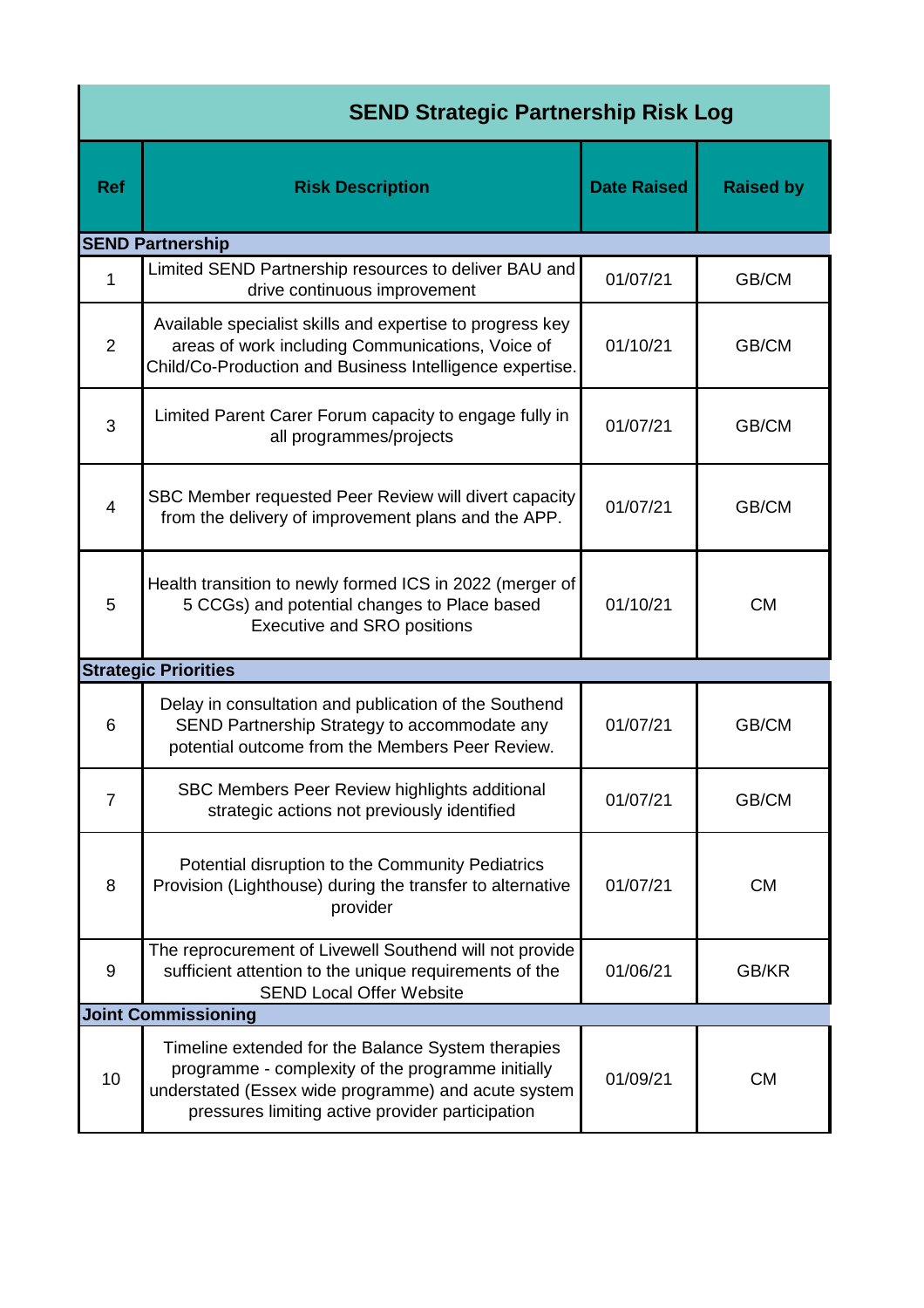| 11       | Public launch of Neu Approach Pathway delayed due to<br>waiting list backlog complexities at the Lighthouse                                        | 01/11/22 | <b>CM</b> |
|----------|----------------------------------------------------------------------------------------------------------------------------------------------------|----------|-----------|
| 12       | Timeline for the publication of ND Family Guide<br>postponed to enable review and sign off by<br>professionals.                                    | 01/10/21 | <b>CM</b> |
|          | <b>Communication &amp; Engagement</b>                                                                                                              |          |           |
| 13       | Not gathering pupil voice sufficiently to influence<br>strategy or service improvements                                                            | 01/12/21 | GB/CM     |
| 14       | Recent issues relating to SEN Transport and Banding<br>had raised concerns about sufficiency of communication<br>with SSIF around key workstreams. | 01/10/21 | GB/CM     |
| 15       |                                                                                                                                                    |          |           |
| 16       |                                                                                                                                                    |          |           |
| 17       |                                                                                                                                                    |          |           |
| 18       |                                                                                                                                                    |          |           |
| 19       |                                                                                                                                                    |          |           |
| 20       |                                                                                                                                                    |          |           |
| 21<br>22 |                                                                                                                                                    |          |           |
| 23       |                                                                                                                                                    |          |           |
| 24       |                                                                                                                                                    |          |           |
| 25       |                                                                                                                                                    |          |           |
| 26       |                                                                                                                                                    |          |           |
| 27       |                                                                                                                                                    |          |           |
| 28       |                                                                                                                                                    |          |           |
| 29       |                                                                                                                                                    |          |           |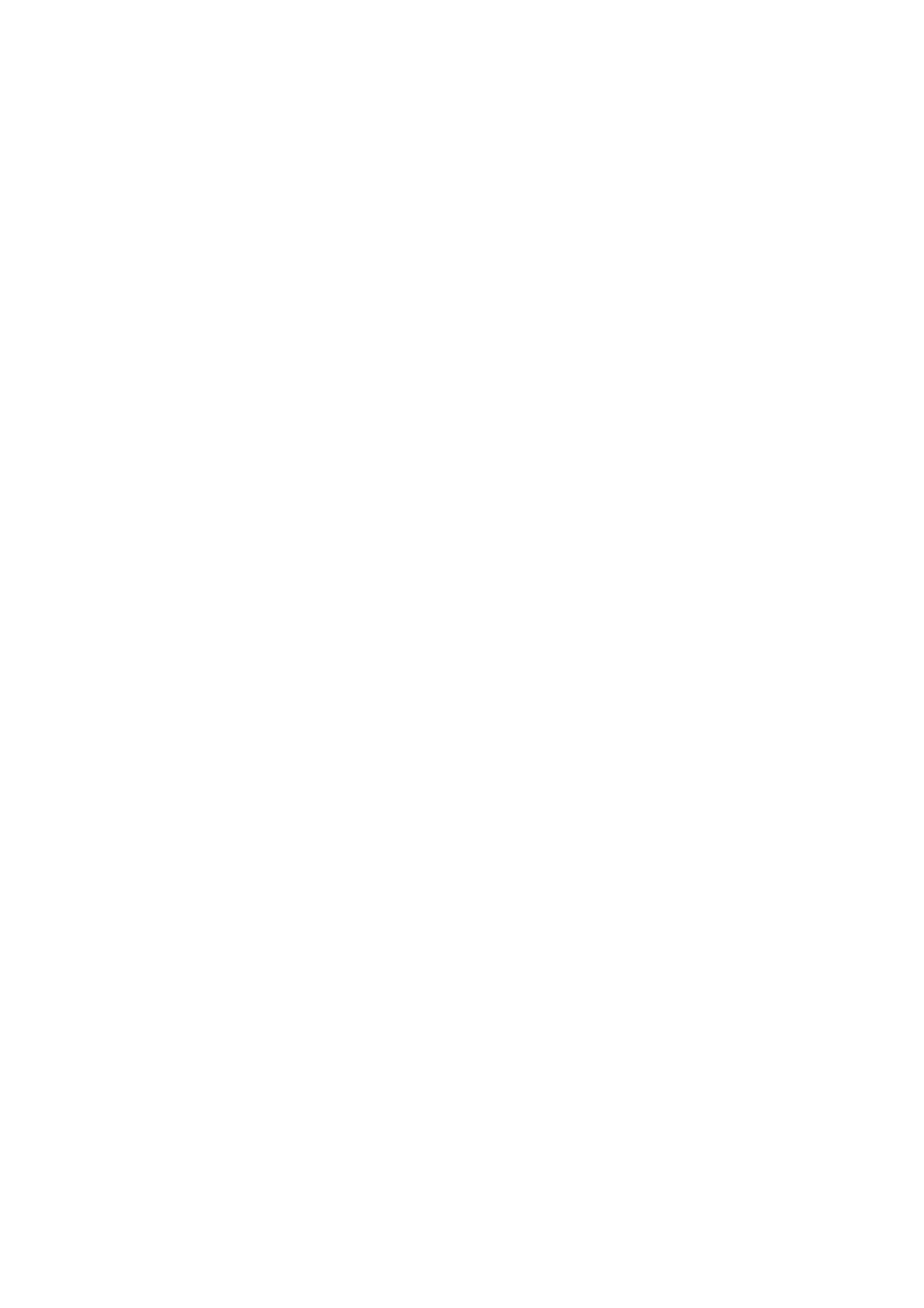|                                     |                              |                                      |                   | Version              |
|-------------------------------------|------------------------------|--------------------------------------|-------------------|----------------------|
| <b>Risk Category</b>                | <b>Current</b><br>Likelihood | <b>Current</b><br><b>Consequence</b> | <b>Risk Score</b> | <b>Risk Category</b> |
| Workforce                           | 5 Almost Certain             | 5 Critical                           | 25                | <b>High</b>          |
| Workforce                           | 4 Likely                     | 4 Major                              | 16                | <b>High</b>          |
| Communications and<br>Engagement    | 4 Likely                     | 4 Major                              | 16                | <b>High</b>          |
| Workforce                           | 5 Almost Certain             | 5 Critical                           | <b>20</b>         | <b>High</b>          |
| Governance                          |                              |                                      | 12                | <b>Moderate</b>      |
|                                     | 3 Possible                   | 4 Major                              |                   |                      |
| Governance                          | 5 Almost Certain             | 3 Moderate                           | 15                | <b>High</b>          |
| Workforce                           | 3 Possible                   | 3 Moderate                           | 9                 | <b>Moderate</b>      |
| <b>Clinical Service</b><br>Delivery |                              |                                      | 12                | <b>Moderate</b>      |
| Communications and<br>Engagement    | 4 Likely<br>3 Possible       | 3 Moderate<br>4 Major                | 12                | <b>Moderate</b>      |
|                                     |                              |                                      |                   |                      |
| <b>Clinical Service</b><br>Delivery | 5 Almost Certain             | 3 Moderate                           | 15                | <b>High</b>          |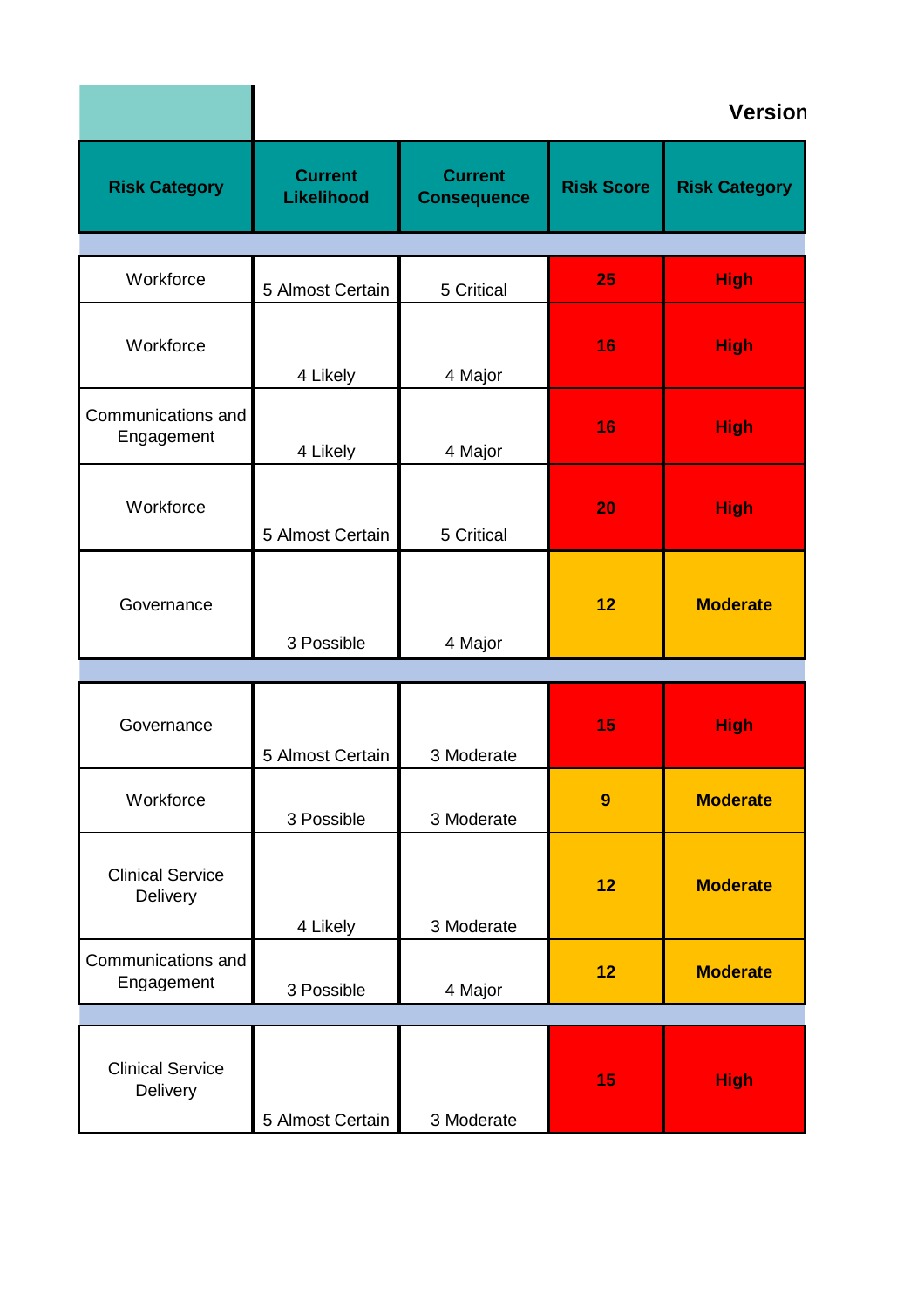| <b>Clinical Service</b><br>Delivery | 4 Likely   | 3 Moderate | 12 | <b>Moderate</b> |
|-------------------------------------|------------|------------|----|-----------------|
| Workforce                           | 4 Likely   | 3 Moderate | 12 | <b>Moderate</b> |
|                                     |            |            |    |                 |
| Communications and<br>Engagement    | 4 Likely   | 4 Major    | 16 | <b>High</b>     |
| Communications and<br>Engagement    | 3 Possible | 3 Moderate | 9  | <b>Moderate</b> |
|                                     |            |            |    |                 |
|                                     |            |            |    |                 |
|                                     |            |            |    |                 |
|                                     |            |            |    |                 |
|                                     |            |            |    |                 |
|                                     |            |            |    |                 |
|                                     |            |            |    |                 |
|                                     |            |            |    |                 |
|                                     |            |            |    |                 |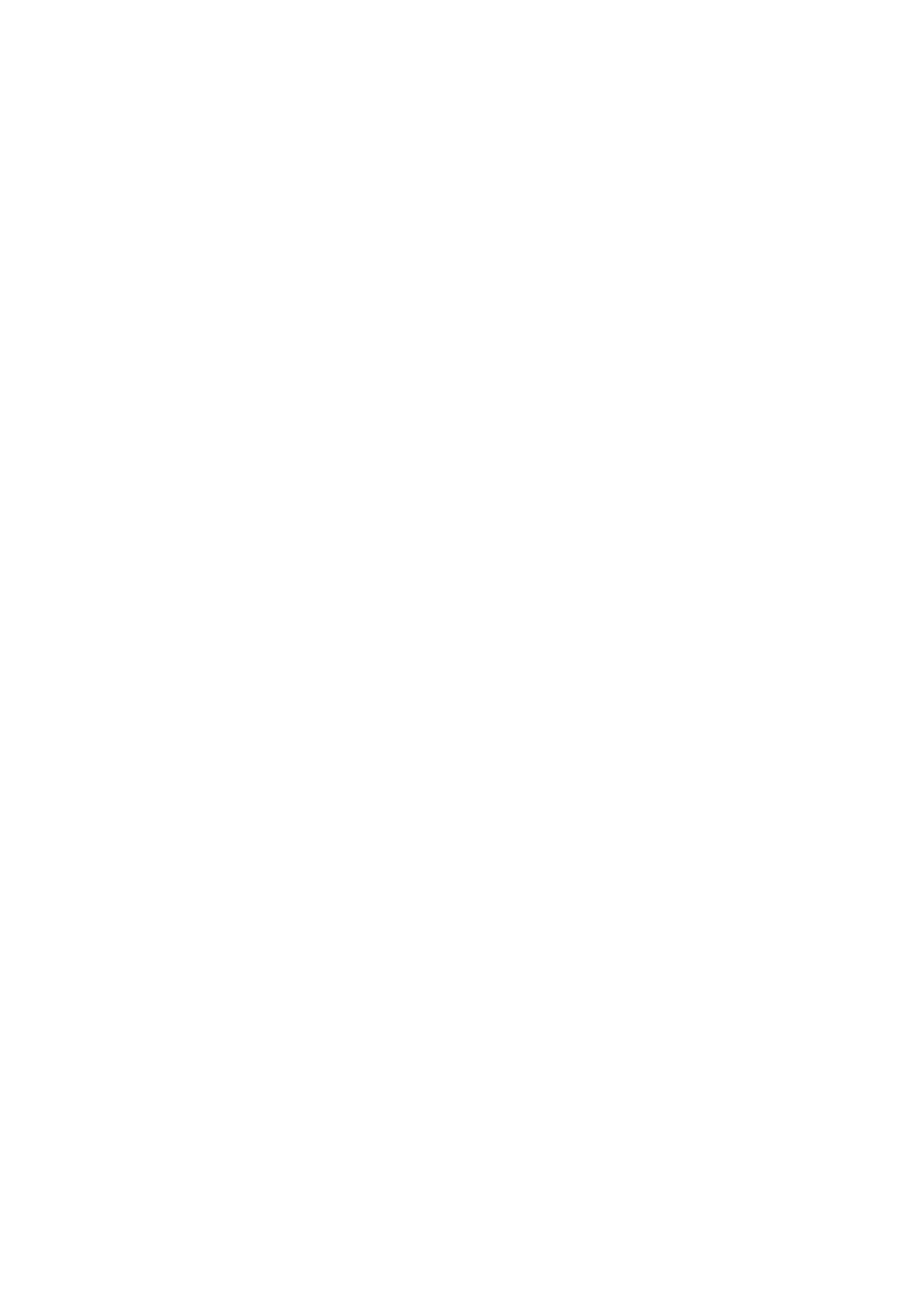## **Version 3 - 24th December 2021**

| <b>Mitigating Actions to Reduce Risk</b>                                                                                                                                                                                                                              | <b>When was</b><br>risk last<br>reviewed /<br>updated? | <b>Risk</b><br><b>Owner(s)</b> |
|-----------------------------------------------------------------------------------------------------------------------------------------------------------------------------------------------------------------------------------------------------------------------|--------------------------------------------------------|--------------------------------|
|                                                                                                                                                                                                                                                                       |                                                        |                                |
| Completion of core team capacity review supported by a clear<br>understanding of the shared spend across the partnership                                                                                                                                              | <b>Dec-21</b>                                          | <b>Gary Bloom</b>              |
| Inclusion within the core team capacity review to request<br>dedicated resource                                                                                                                                                                                       | $Dec-21$                                               | <b>Gary Bloom</b>              |
| New fledgling organisation who are constantly evolving,<br>development support programme will be designed to facilitate<br>continued growth and engagement.                                                                                                           | $Dec-21$                                               | <b>Gary Bloom</b>              |
| Review and adjust anticipated completion dates within the APP<br>and wider improvement programme.<br>Expectation to achieve completion of all actions within the 6-<br>month review window                                                                            | $Dec-21$                                               | <b>Brin Martin</b>             |
| Consistent review of transition progress and pace of change to<br>ensure visibility of any potential change in personnel or<br>approach - key to ensure this is identified early and a full and<br>comprehensive hand over (if required) can be put in train.         | $Dec-21$                                               | Caroline<br><b>McCarron</b>    |
|                                                                                                                                                                                                                                                                       |                                                        |                                |
| Development of the strategy and ongoing engagement to<br>continue in parallel with the Peer Review process to maximise<br>opportunity and minimise delays.                                                                                                            | $Dec-21$                                               | <b>Brin Martin</b>             |
| The Southend Partnership SEND strategy will be delayed to<br>capture any further points resulting from the Peer Review                                                                                                                                                | Dec-21                                                 | <b>Brin Martin</b>             |
| Detailed triage and prioritisation of current caseload has been<br>completed. Risk assessment completed. Communication plan in<br>place with communication cascaded to families, staff and wider<br>stakeholders. Transfer to alternative provider planned for Feb 22 | $Dec-21$                                               | Caroline<br><b>McCarron</b>    |
| Local Offer lead is championing the Local Offer in all relevant<br>meetings, assurance has been sort and provided from both Data<br>and IT teams                                                                                                                      | Dec-21                                                 | <b>Gary Bloom</b>              |
|                                                                                                                                                                                                                                                                       |                                                        |                                |
| Provider mapping completed and data validation underway.<br>Options under development with a view to equity of service<br>provision and access.                                                                                                                       | Dec-21                                                 | Caroline<br><b>McCarron</b>    |